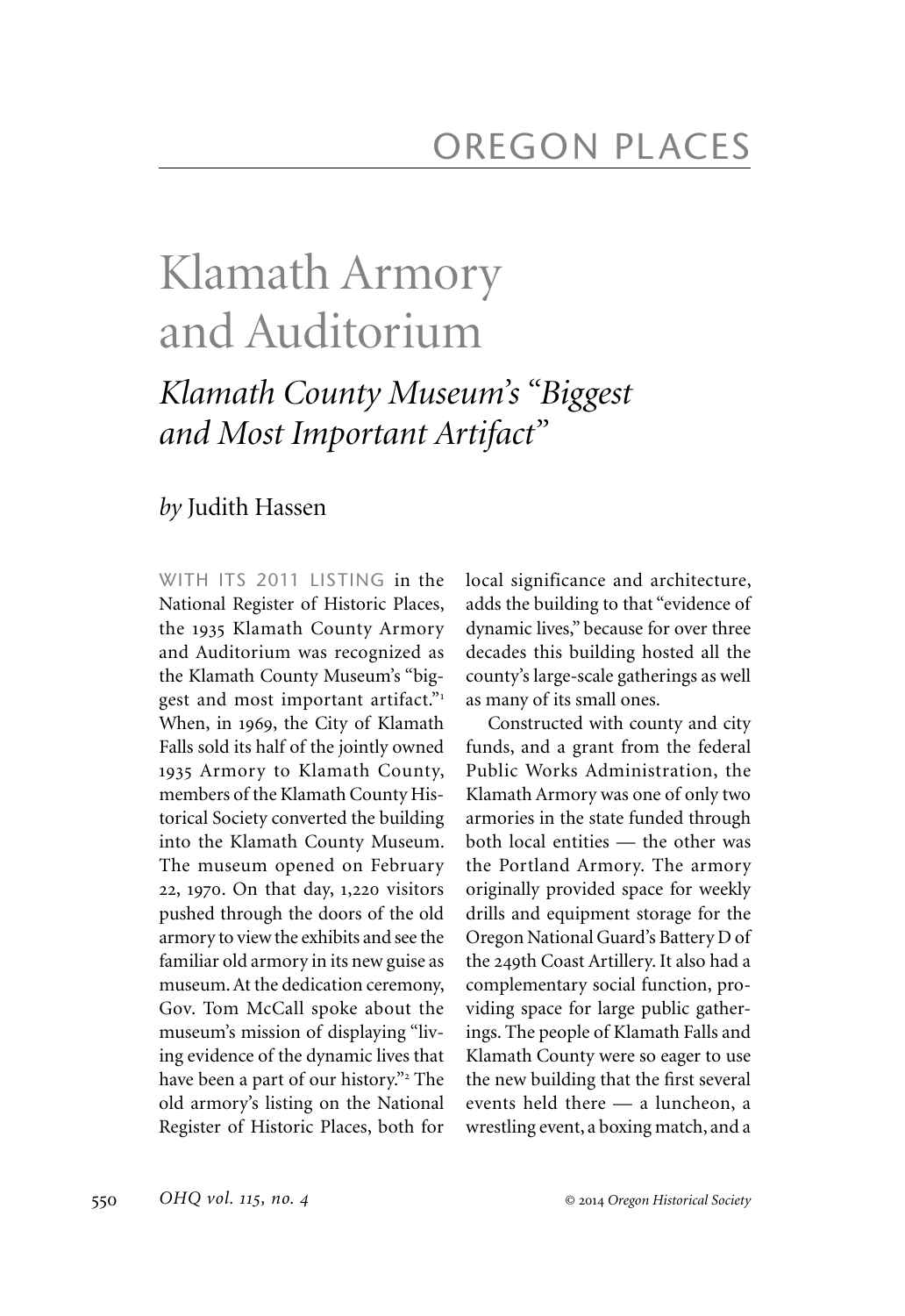

*In 1934, Klamath County and the City of Klamath Falls hired architect Howard R. Perrin to design an armory building for military and public use. The resulting 1935 Klamath Armory building is pictured in this rendering by Perrin, which is archived at the Klamath County Museum along with a number of construction photographs and blueprints.* 

concert — all occurred before the official dedication on November 11, 1935.

Prior to World War I, only eight armories existed in Oregon: the Portland Armory, built in 1891, and the Albany, Dallas, Woodburn, Salem, Ashland, Roseburg, and Eugene armories, all built between 1910 and 1915. After Congress passed the National Defense Act in 1916, requirements for the National Guard became more rigorous. Anticipating the United States' eventual involvement in World War I, the act authorized the president to federalize or mobilize the National Guard for overseas conflicts and to require service for the duration of the war. It also released federal funds to

pay for performing drills and other training, increasing yearly training requirements from five days of summer camp to not fewer than fortyeight days per year and at least fifteen days of annual training. National Guard units all over the country therefore ramped up preparations for war, building more armories and securing places to drill and store ammunition and arms. Between 1920 and 1935, the National Guard added eleven armories to Oregon's inventory: Marshfield (Coos Bay), McMinnville, Lebanon, Medford, Tillamook, Silverton, Cottage Grove, Newberg, Springfield, Hillsboro, and Klamath Falls.<sup>3</sup> The Klamath Armory was the sole National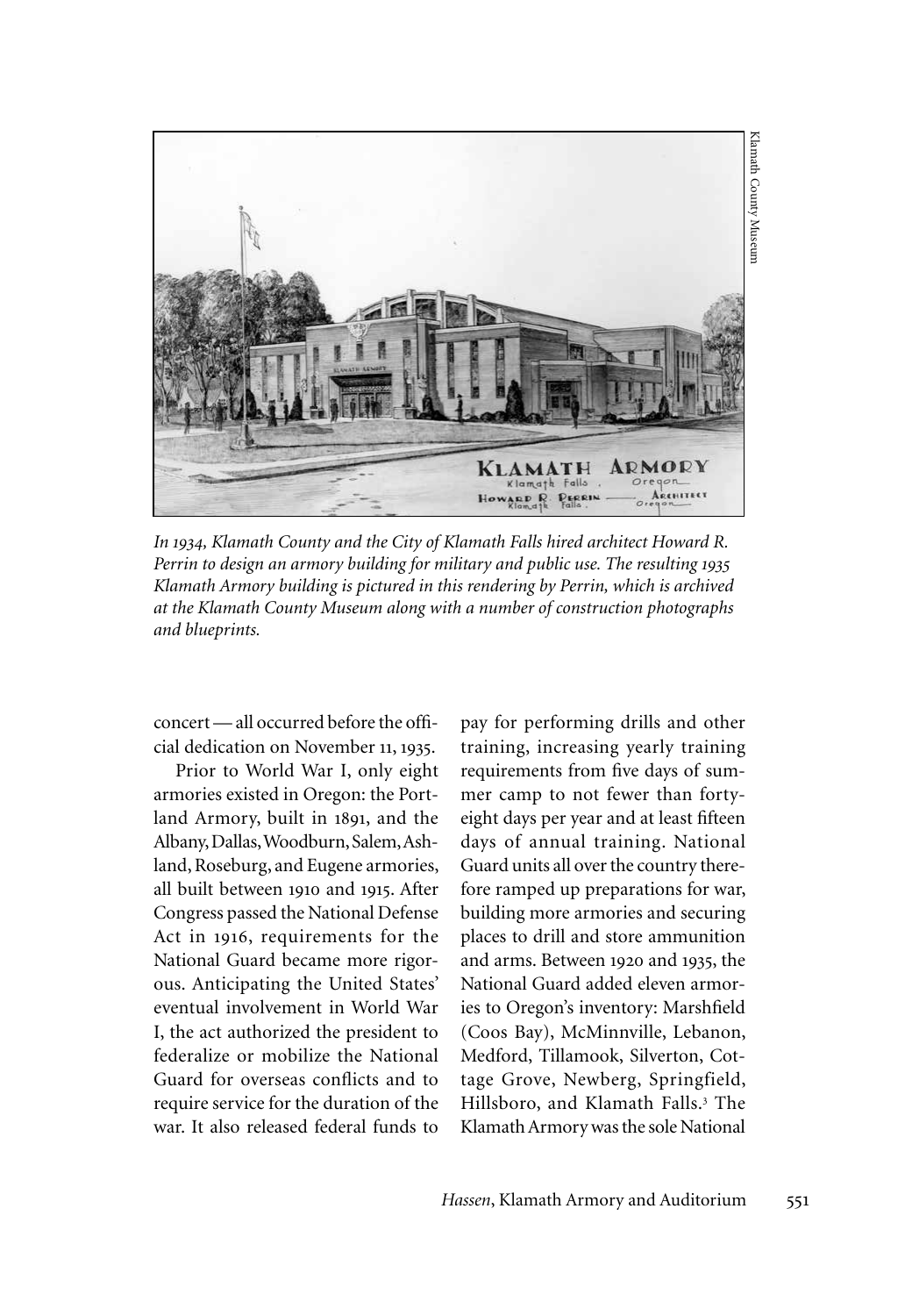Guard armory constructed east of the Cascades until after World War II. Population density considerations and difficult geographical constraints contributed to delayed armory construction in eastern Oregon; the latter was of particular consequence in the case of Klamath Falls.

Originally named Linkville for its location at the south end of the Link River, Klamath Falls is bordered on the west by the Cascade Mountains and to the east by desert. The Link River's mile-and-a-quarter-long watercourse connects Upper Klamath Lake with Lake Ewauna and Lower Klamath Lake, a region initially inhabited by Modoc and Klamath tribes, and later Paiutes (also called Yahooskin).Waterfowl and shorebirds came to those lakes, part of the Pacific Flyway, by the millions. Salmon followed the Klamath River up from the Pacific Ocean to the lakes, and along with suckers and trout, provided a rich food source for the inhabitants. The region's lakes and waterways attracted Euro-American settlers, trappers, military men, and prospectors in the early nineteenth century. Fort Klamath was established in 1863 (during the Civil War and four years after Oregon became a state) and was manned by local militia to provide protection for the Southern Route of the Oregon Trail, also known as the Applegate Trail. A treaty between the Klamath Tribes and the United States was signed at Council Grove, near Fort Klamath, on October 14, 1964. Linkville, established in 1867 along the bank of the Link River, expanded east and grew to include schools, churches, and government buildings. By 1893, residents believed the name no longer represented the new population and changed it to Klamath Falls.<sup>4</sup>

Newcomers arriving to town traveled by foot, horseback, and canoe (later paddle wheelers), or by wagon, carriage, or stage coach until the Southern Pacific railroad built a new train route through Klamath Falls in 1909. The railroad provided a route 5 for delivering Klamath products to market, carrying livestock, agricultural products, and lumber south to Sacramento and San Francisco. As Klamath Falls became known for its rich resources, more people moved into the area. The county grew rapidly, nearly tripling the population in ten years — from 11,413 in 1920 to 32,407 in 1930. Census numbers show the city population nearly quadrupled in the same time span: 4,801 in 1920 to 16,093 in 1930. The Natron Cutoff railroad line, completed in 1926, connected Klamath Falls to Eugene and points north and allowed lumber production to skyrocket. That lumber boom set Klamath Falls and Klamath County apart economically from other areas in the country.<sup>6</sup>

Despite the stock market crash in October 1929 and the onset of the Great Depression, Klamath Falls spent \$1.7 million on building construction and ranked third in the state in 1929. That year, several fine banks, hotels, and other commercial buildings were constructed in downtown Klamath Falls, including the six-story Oregon Bank Building at Ninth and Main streets, the First National Bank at Sixth and Main streets, the Balsiger Ford Motor Company building at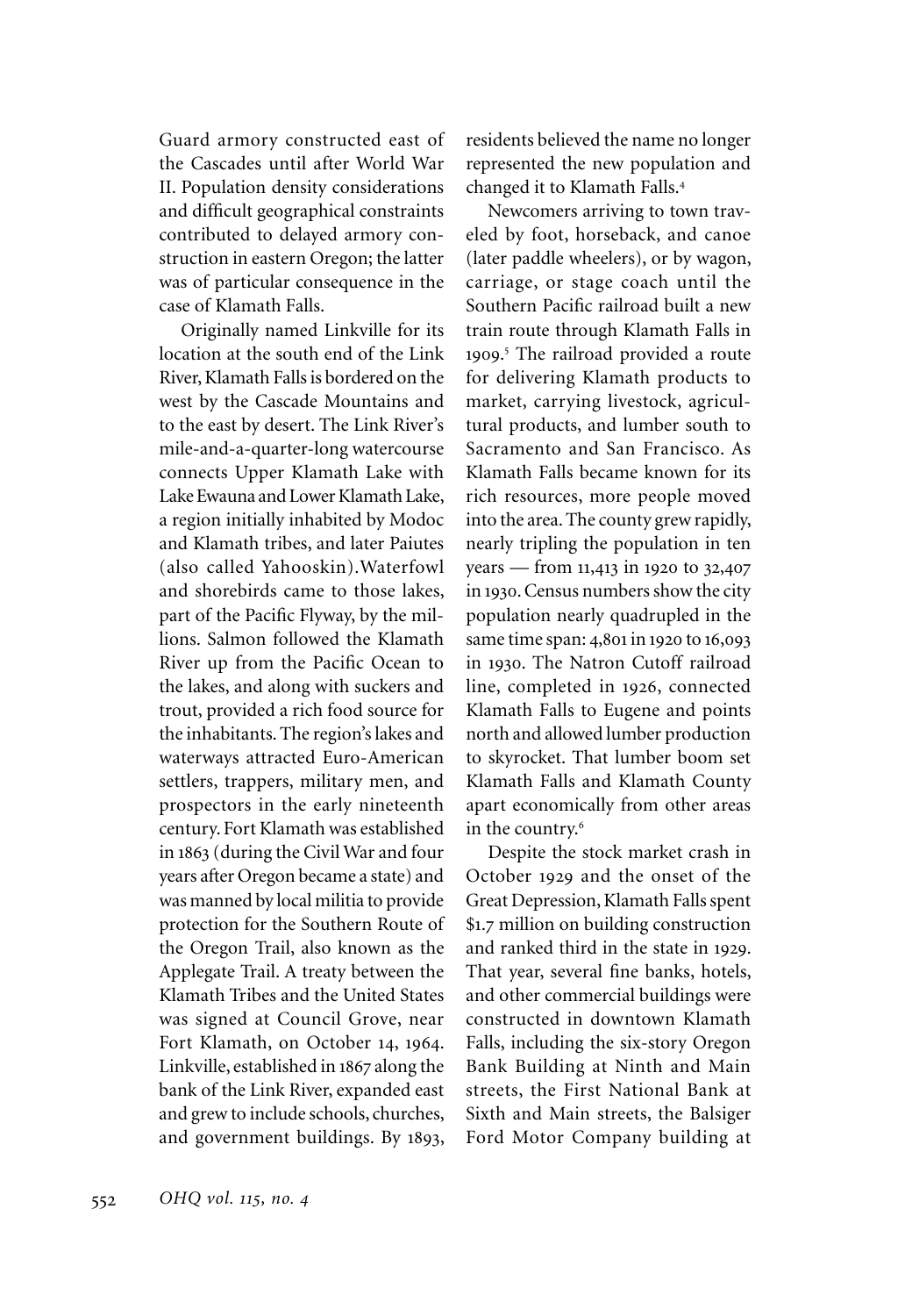Esplanade Avenue and Main Street, and the Elks Hotel at Eleventh and Main streets. Poole's Pelican Theater opened that year, as did the Piedmont Golf and Country Club. On May 10, 1930, the Klamath Falls *Evening Herald* reported "Klamath Falls [is the] fastest growing town in [the] U.S.," as building permit applications set records in the planning office, new stores opened, a new airport was built, and bids were issued for a new post office and other government buildings. The need for a large public gathering space to accommodate the growing population soon became acute.<sup>7</sup>

The Klamath Falls National Guard unit, the 249th Coast Artillery, one of six coast artillery batteries in Oregon, formed as Battery D in September 1927, also struggled with inadequate facilities. Oregon State Representative Andrew M. Collier complained in 1929 that "the company at Klamath Falls was organized two years ago and is meeting in a frame building. We have about \$25,000 worth of equipment with improper facilities of caring for it. General White will bear me out in the statement that our company is the 'crack' outfit of the state and enjoys the highest rating. There is no armory in Eastern Oregon and Klamath County is entitled to an armory if anybody is."<sup>8</sup>

By 1930, public sentiment and political will were united in the desire for an armory at Klamath Falls. The city and county both donated land located in the southeast portion of Block 8 of the Hot Springs Addition (1451 Main Street) for the armory site. Oregon law at that time stipulated that if local sources could provide 50 percent of the cost of an armory, the state would fund the remaining expenses. Klamath Falls proposed a bond of \$45,000 and Klamath County proposed a direct tax of \$45,000. Together, the sum would constitute half the \$180,000 initial budget. The initiative enjoyed widespread support. A three-quarter-page ad titled "Vote for your Armory" in the November 1, 1930, *Evening Herald* included endorsements from all over the county. Ballot Measure 502–503 went before the voters on November 2, 1930, and passed by a tally of 1,178 to 672 in the city and 2,205 to 1,647 in the county.<sup>9</sup>

The National Guard members deserve much of the credit for the overwhelming success of the ballot measure because they worked to increase awareness of the need for an armory and its performance as a unit brought praise to Klamath Falls and Klamath County. The Klamath Falls National Guard unit, Battery D, was highly involved with the town during that time. The National Guard soldiers stood at attention for review by visiting Gov. Albin Walter (A.W.) Norblad. The local newspaper reported on the unit's activities, noting: "Battery D Ready for Encampment," "Battery D 249th Coast Artillery . . . will leave tomorrow . . . for summer encampment," and "Klamath crack battery joins other troops on the Troop Train." When Battery D held a military ball to raise money to rent quarters for drill and materiel storage, the soldiers advertised themselves as the entertainment.<sup>10</sup> Before the armory was constructed, entertainment took place in whatever venue could be procured.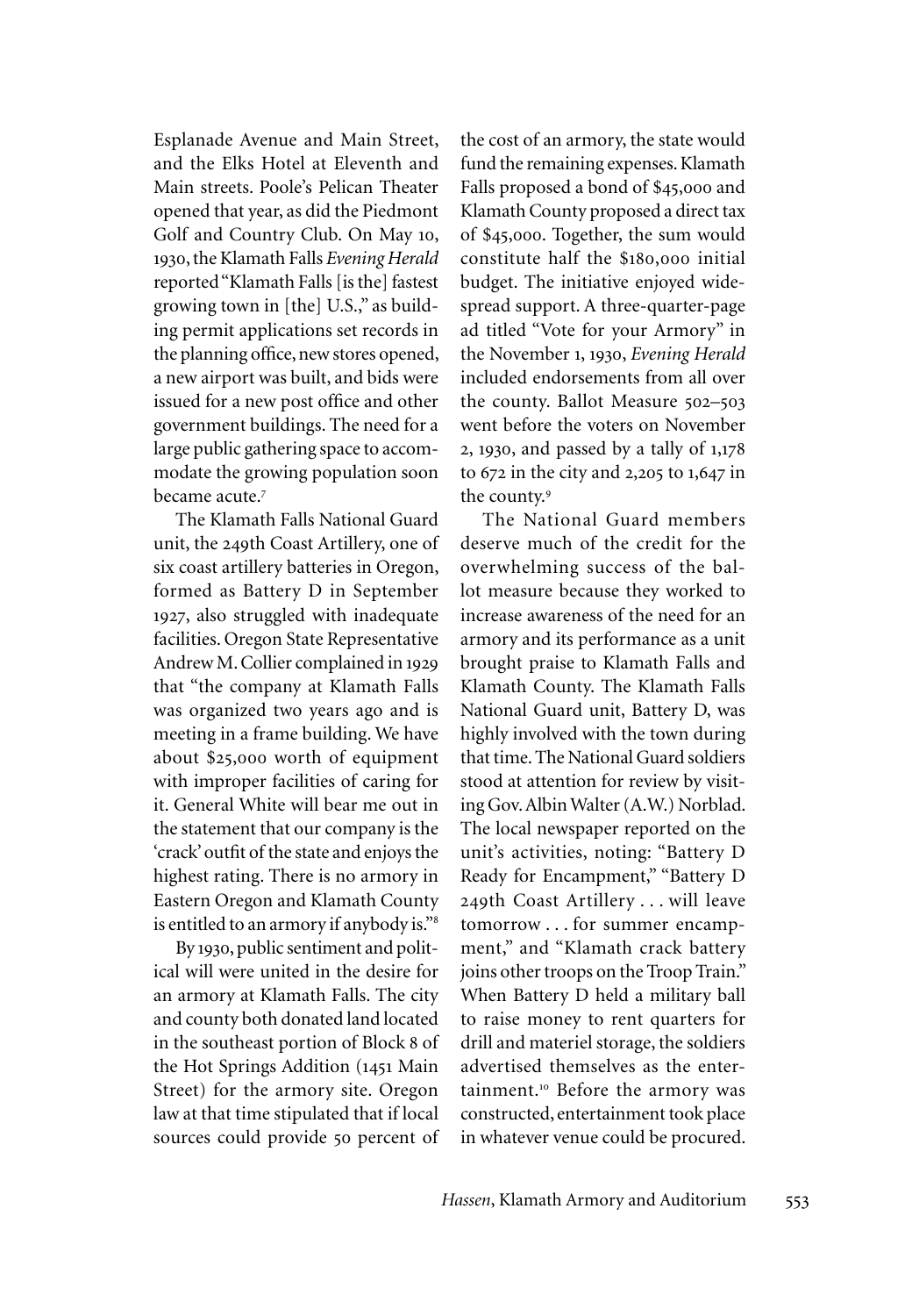

*In this photograph, Battery A of the 249th Coast Guard Artillery work with large harbor defense guns, holding twelve-inch mortars, at Fort Stevens, Oregon. Fort Stevens was one of the few places on the West Coast that were shelled by the Japanese during World War II. This photograph belonged to Louis Della Costa, a National Guardsman from Klamath Falls, and was brought to the Klamath County Museum in 2002 for inclusion in a World War II exhibit.*

Some venues were small, some were a considerable drive from town, some were uniquely unsuited to the type of entertainment being offered, and some were too expensive for the general public.<sup>11</sup>City and county residents needed a space large enough to be inclusive. The notion of a new armory serving two functions — as an auditorium and military facility — seemed the perfect solution.

Due to the economic effects of the Great Depression, the state could not afford to match half the cost of the Klamath Armory as originally planned. R.E. Bradbury, a local member of the public works committee, suggested that armory proponents submit plans to the newly established Federal Emergency Administration of Public Works for funding consideration.12 President Franklin D. Roosevelt established the Federal Emergency Administration of Public Works, or the Public Works Administration (pwa) as it was known after 1935, as part of his "New Deal" initiative to stimulate economic growth and job creation during the Great Depression. The pwa was a financing agency that extended grants, or a combination of grants and loans, directly to states and local governments for constructing facilities dedicated to public use.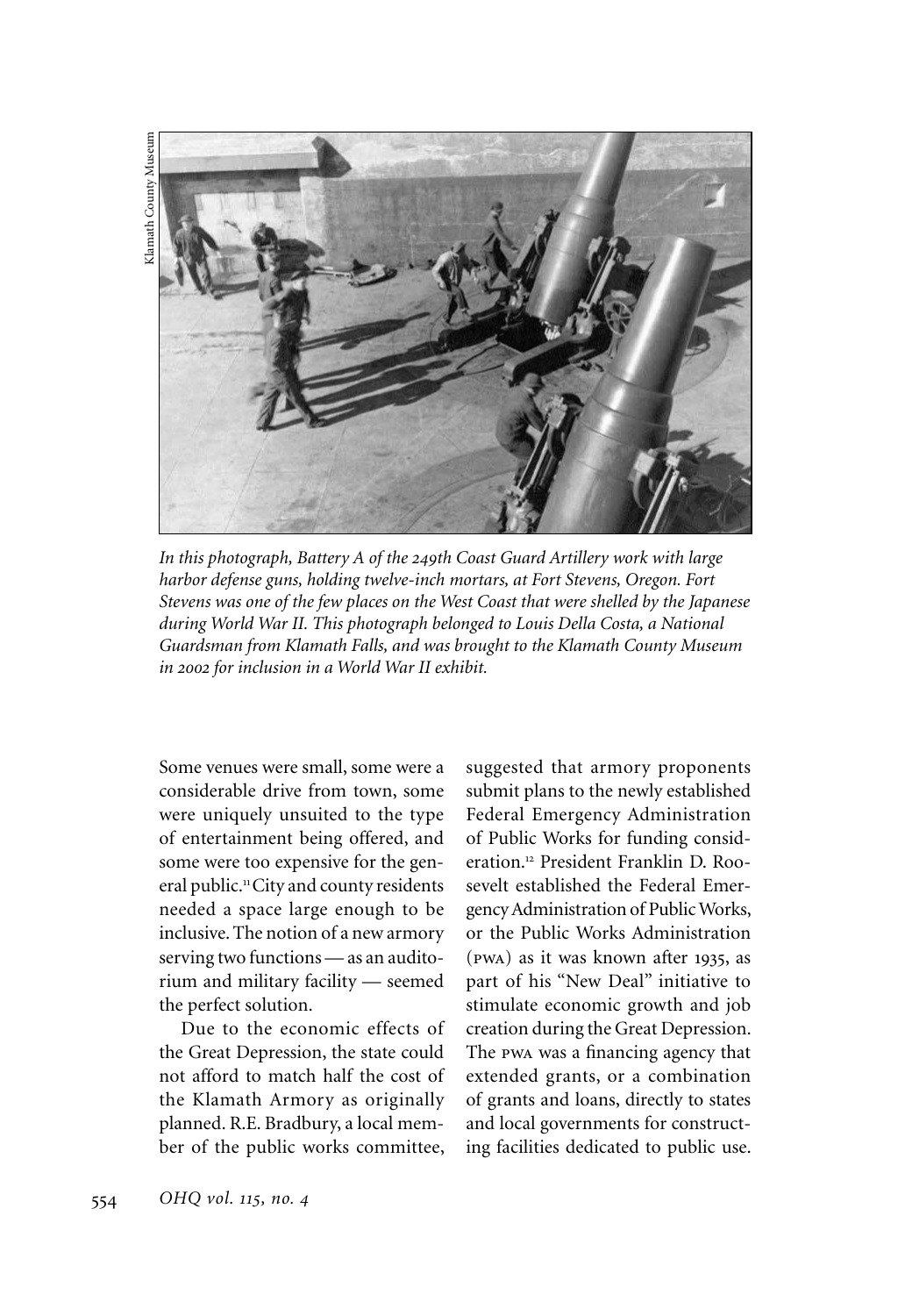Typical grants funded 45 percent of the total cost of the project. As explained by Christine Curran:

In general, the pwa accepted projects estimated to cost over \$25,000. To apply for grants, applicants submitted project proposals to one of seven regional pwa offices around the country. Once approved, an inspector from the agency's engineering division reviewed bids and specifications accompanying each project and attended bid openings to ensure grantees followed proper procedures. Aside from occasional site inspections, pwa officials had no involvement in project construction. Applicants handled all hiring through the private sector. The only limitation the pwa placed on hiring was that preference be given to qualified workers on relief. Typically, thirty percent of the labor force on a pwa project came from the relief rolls.<sup>13</sup>

Armory proponents sent their application to Marshall N. Dana, Regional Advisor for the pwa office headquartered in Portland. Dana forwarded the application to Washington, D.C. By the middle of January 1934, word arrived in Klamath Falls that the pwa had approved a \$30,700 grant for the construction of Federal Public Works Project No. 1825, the Klamath County Armory. The Oregon State Legislature submitted a bill requesting one dollar from the state, thus complying with the Oregon law requiring state involvement in funding armories. The Klamath County Armory was one among 400 armories funded by the pwa throughout the United States between 1935 and 1943. 14

The pwa's \$30,700 grant and the city-county contributions (the county's tax pool had grown to \$49,000 by this time) constituted the Klamath Armory's construction budget, set at \$124,700. The city and county both added small amounts above and beyond their original commitments in order to complete and furnish the Armory, and they hired architect Howard R. Perrin to design the armory, work he completed in 1934. Perrin was no stranger to the region. Born in Rhode Island, he had left an architectural practice in Boston to relocate to Klamath Falls in 1922. He opened a practice in town that continued for forty-seven years. During the fifteen years between 1926 and 1940, Perrin designed no fewer than nineteen new buildings in Klamath Falls alone, in addition to five major remodeling projects. Perrin worked with contractor Edward P. Brosterhous of Bend on the project.<sup>15</sup>

Perrin's final design for the Klamath Armory consisted of a 25,576 squarefoot two-story concrete, brick, and steel-frame building with a partial basement, two upper stories, and a central drill hall with a vaulted roof. The dramatic, eighty-foot-wide drill hall and auditorium featured two-story, steel framework, brick and clay-tile walls, and mechanically laminated wood arches.<sup>16</sup> Perrin took a slightly different approach to traditional armory floor plan designs, which placed the "head shed," or administrative functions, in front of the "drill shed," or drill hall. At the Klamath Armory, Perrin placed administrative areas on the left side of the building, separated by a private hallway from the drill hall. These programming changes are significant because they signal the building's dual use for military and public entertainment purposes. A hallway on the east side of the drill hall provided access to rooms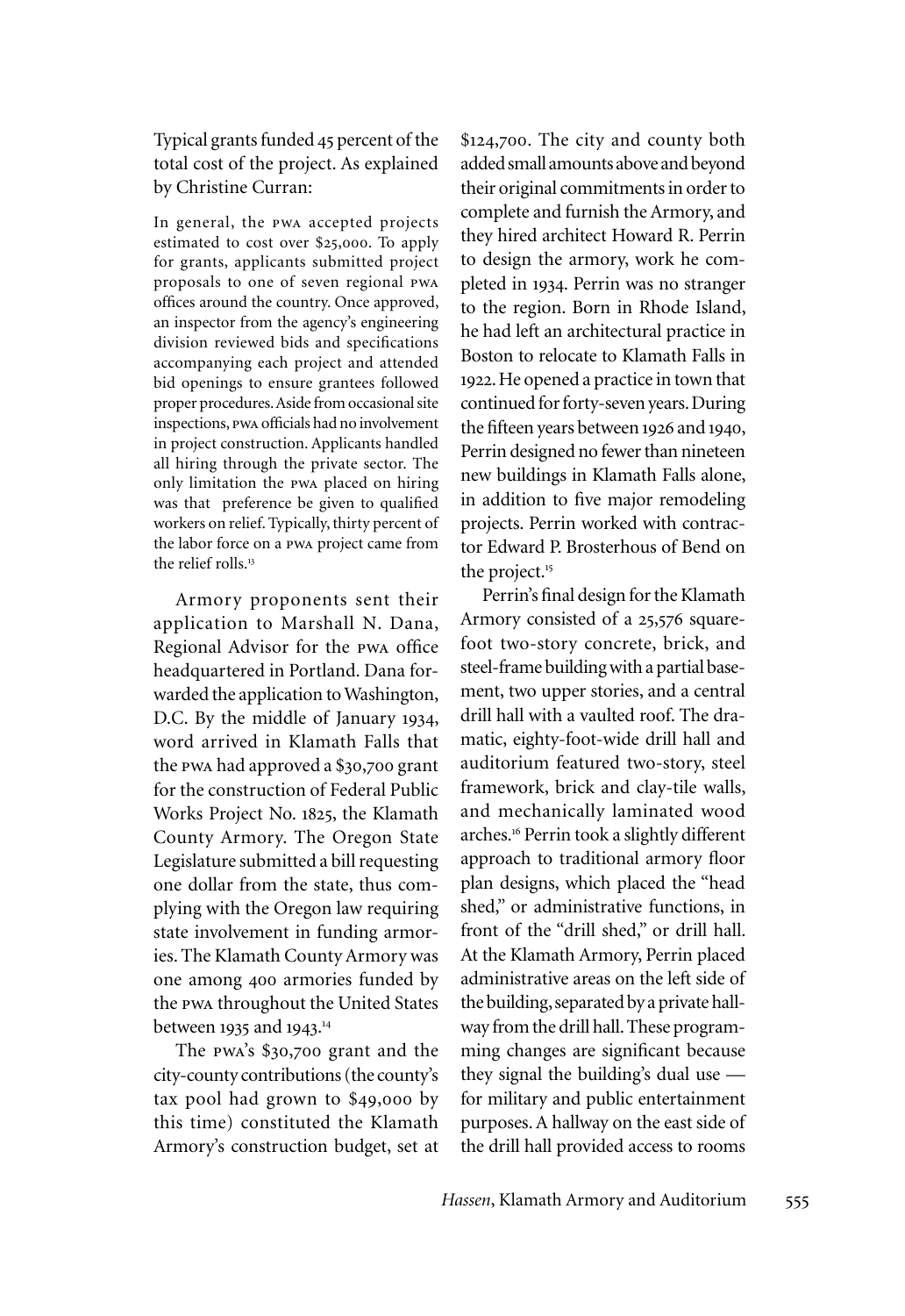

*This 1935 photograph documents the drill hall arches under construction. Separate pieces of wood are bolted together to form the mechanically laminated arches; tie rods crossing the span hold the bases of the arches together.* 

available to the public. The private side contained the captain's office, lieutenant's office, orderly's room, showers, locker and toilet rooms, a mat room for wrestling, a fortified weapons storage area, a large truck entrance, and a supply room. The partial basement housed a rifle range. The instruction room and banquet room and kitchen were located on the east, or public, side of the building, above which were the plotting room and an apartment for the employee responsible for protecting the National Guard's equipment.<sup>17</sup>

Perrin designed the building to include an entertainment function, which would ultimately become the prevalent use of the armory. Public rooms in the armory were available for rental. Five public entrances, located in the front center, at each front corner, in the middle of the east side, and at the northeast corner of the building all provided access to the "drill shed," or drill hall, which also served as an auditorium. Perrin located a large stage with a dressing room on each side on the north end of the drill hall. Stadium seating in the balcony on the other three sides of the hall guaranteed spectators clear views of the floor and the stage. Large compartments under the balconies provided storage for chairs.<sup>18</sup> Officials looked forward to the building's dedication, because they hoped income generated from armory rentals and from the National Guard would contribute over 50 percent of its annual allotment for upkeep and maintenance. The federal government also contributed to operations, providing funding for a night watchman to protect government materiel stored in the Armory.<sup>19</sup>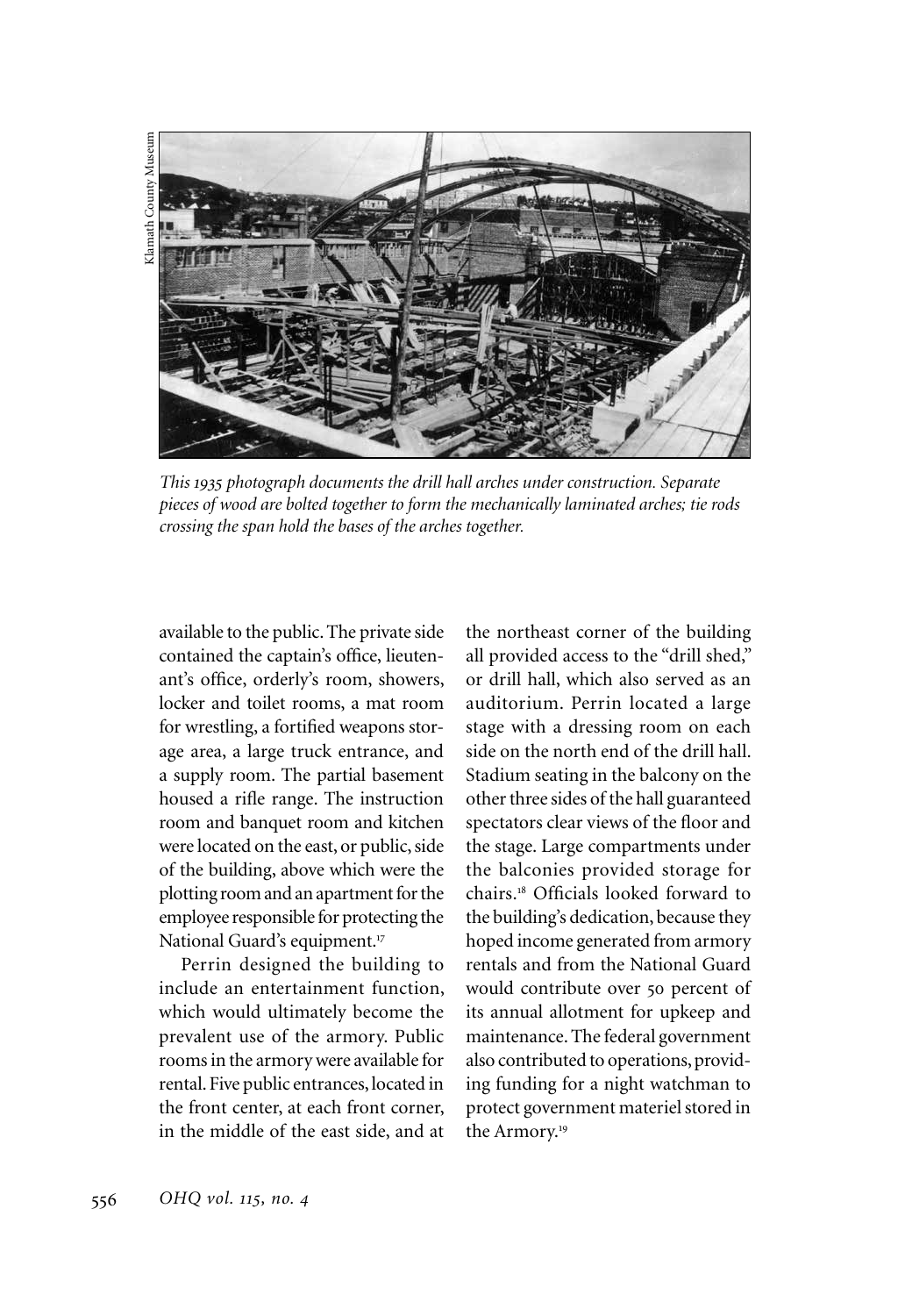Work began in earnest in 1934, once funding was secured, and Perrin "estimated the armory to be ninety percent complete" by July 19, 1935. Perrin designed the Klamath Armory in the popular "Modernistic" style, a melding of traditional and modern forms. The style is known today by a variety of terms, including Planar Classical, Starved or Stripped Classical, and Classical Moderne:

[It is] characterized by classical massing and form; flattened, unadorned exteriors; and richly decorated interiors. Art historian Eva Weber includes Classical Moderne as one of the three "distinct but related design trends of the 1920s and 1930s" encompassed by the term "Art Deco." The other two are Zigzag Moderne, known for high and angular ornament[ation], and Streamlined Moderne, with its porthole windows and round corners. The Classical Moderne was "a more

conservative style" than its two Art Deco counterparts, "blending a simplified and monumental modernistic neoclassicism with a more austere form of geometric and stylized relief sculpture and other ornament."<sup>20</sup>

Classical Moderne architecture is closely associated with the New Deal because it was employed in many buildings funded or built by federal programs, such as the pwa. Building examples in this style are typically symmetrical and balanced in appearance. Often horizontally structured, they are more sedate in form than the zigzag forms that preceded them and less streamlined than those that followed. The Klamath Armory is stylistically more similar to later forms of Art Deco, lacking the towers traditionally associated with Victorian armories and earlier Art Deco architecture. The



*Howard Perrin designed the Klamath Armory and Auditorium in the Classical Moderne style, featuring classical building arrangements with stripped down or stylized details. The cast stone eagle sculpture above the entrance and soldier pilasters represent the armory's purpose, while reflecting a more modern style typical of buildings constructed with Public Works Administration (pwa) funds.*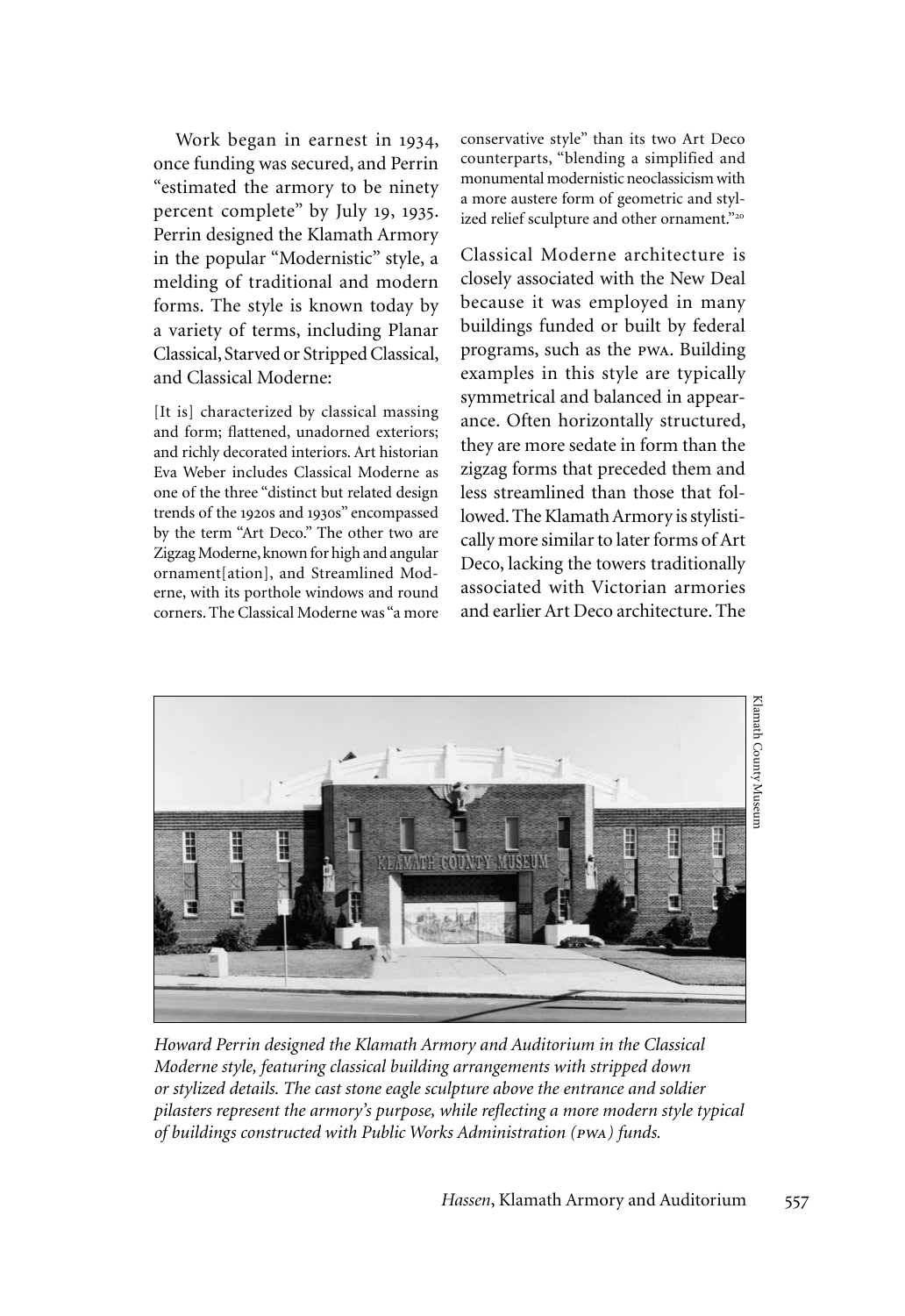

*Cast-stone soldier sculptures are incorporated into fluted pilasters that flank the building's southern and eastern entrances. The soldiers are depicted in uniforms available during 1935, which were largely leftovers from World War I.* 

painted ceiling in the Klamath Armory foyer, a stylized floral design, and the cast-stone exterior statuary are also typical of Classical Moderne styling and conveyed the building's purpose and significance to Klamath Falls.<sup>21</sup> Perrin chose brick cladding to create an impression of mass and substance. It also assisted the community, because it was locally sourced from Klamath Brick and Tile Company.<sup>22</sup> The wide Classical Moderne facade of the building captured some of the New Deal's sense of confidence: solid and safe, but accessible — as welcoming as a community center as it was upright and strong as an armory.

The November 9, 1935, *Evening Herald*'s front page informed readers that Monday would bring "the most elaborate Armistice Day celebration held in Klamath Falls for years," because the "dedication of the Klamath Armory adds to the importance of the occasion." The all-day program began with Reveille at sunrise and included a parade, a band, invocations, speeches, Armistice Day exercises, distinguished guests, the armory dedication, an afternoon hot dog feed with children's races — followed by a banquet — then a military ball. The article continued with this praise: "The local unit of the National Guard (Battery D 249th Coast Artillery) are to be complimented on their new home, as it was mainly through the efforts of the officers of Battery D that Klamath Falls now has this wonderful addition to our municipal buildings." The list of merchants who closed their businesses that day in honor of the celebration filled two columns.<sup>23</sup>

Initially, residents and local organizations used the armory for dances, club events, and sporting events. Mack Lillard, a local boxing and wrestling promoter, leased the Armory for sporting events beginning in September 1935. "Rough Greek" Harry Demetral of Chicago fought "Russian Lion" Al Karasick of Portland in the first wrestling match in the Klamath Armory. Wrestling had taken on a theatrical flair by the 1930s and was drawing huge crowds. In the days before television, people had to go to arenas to watch matches. The armory provided a place in Klamath Falls for those events with an excellent view of the ring from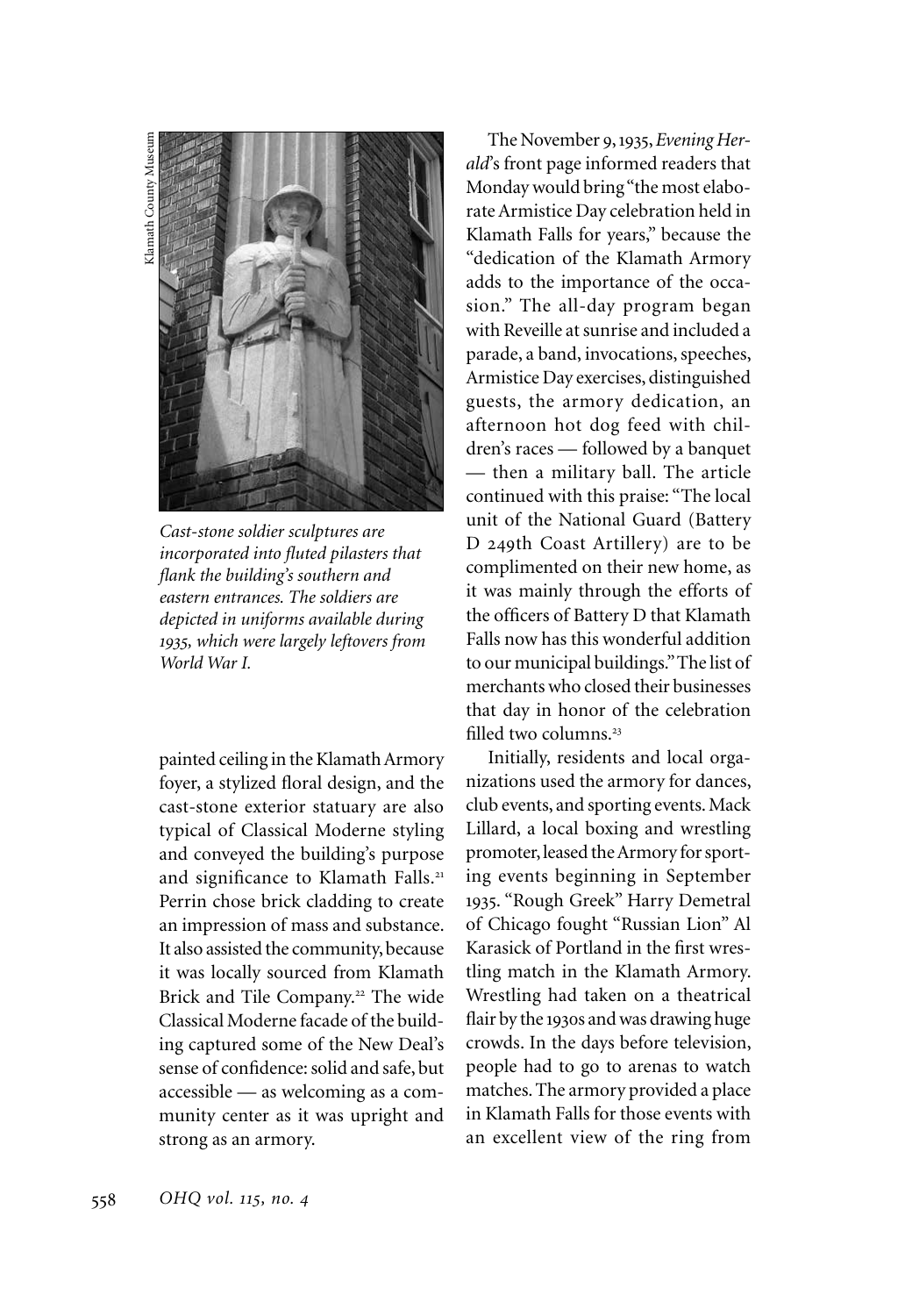every seat. As reported in an October 2, 1935, *Evening Herald* article, the first Armory wrestling match attracted an estimated 2,000 people, making it one of "the largest indoor crowds ever gathered in Klamath Falls."<sup>24</sup>The wrestling dramas included stars, such as Gorgeous George and Jumping Joe Savoldi (best known for the flying dropkick), tag-teams, wrestling bears, foreign wrestlers, women wrestlers, and judo. The crowds often got into the act, throwing popcorn and peanuts and even fighting among themselves. A few notable wrestling matches held at the armory include: "Terrible" Ted Christy against Ken Hollis; "Dude Chick" facing "Sockeye McDonald"; and the Lady Champion wrestler beating of the "Mexican" in a wild struggle. There was even an alligator, but the lady wrestler, Clara Mortenson, turned out to be Bruno Mostig. The promoter, Mack Lillard, was also responsible for providing referees. Red Britton, a famous Klamath County sheriff, both boxed and refereed.<sup>25</sup>

Along with professional wrestling, boxing, and judo, amateur sports flourished in the armory. George Demetrakos, a Klamath Falls resident who spent much of his youth in the Klamath Armory, recalled how kids were allowed to go into the ring and fight before a professional bout; the crowd would throw money into the ring for them.<sup>26</sup> From those ranks, and from the local Golden Gloves



*Rich interior details, such as the stylized floral murals on the Klamath Armory's ceilings, are also typical of the Classical Moderne style.*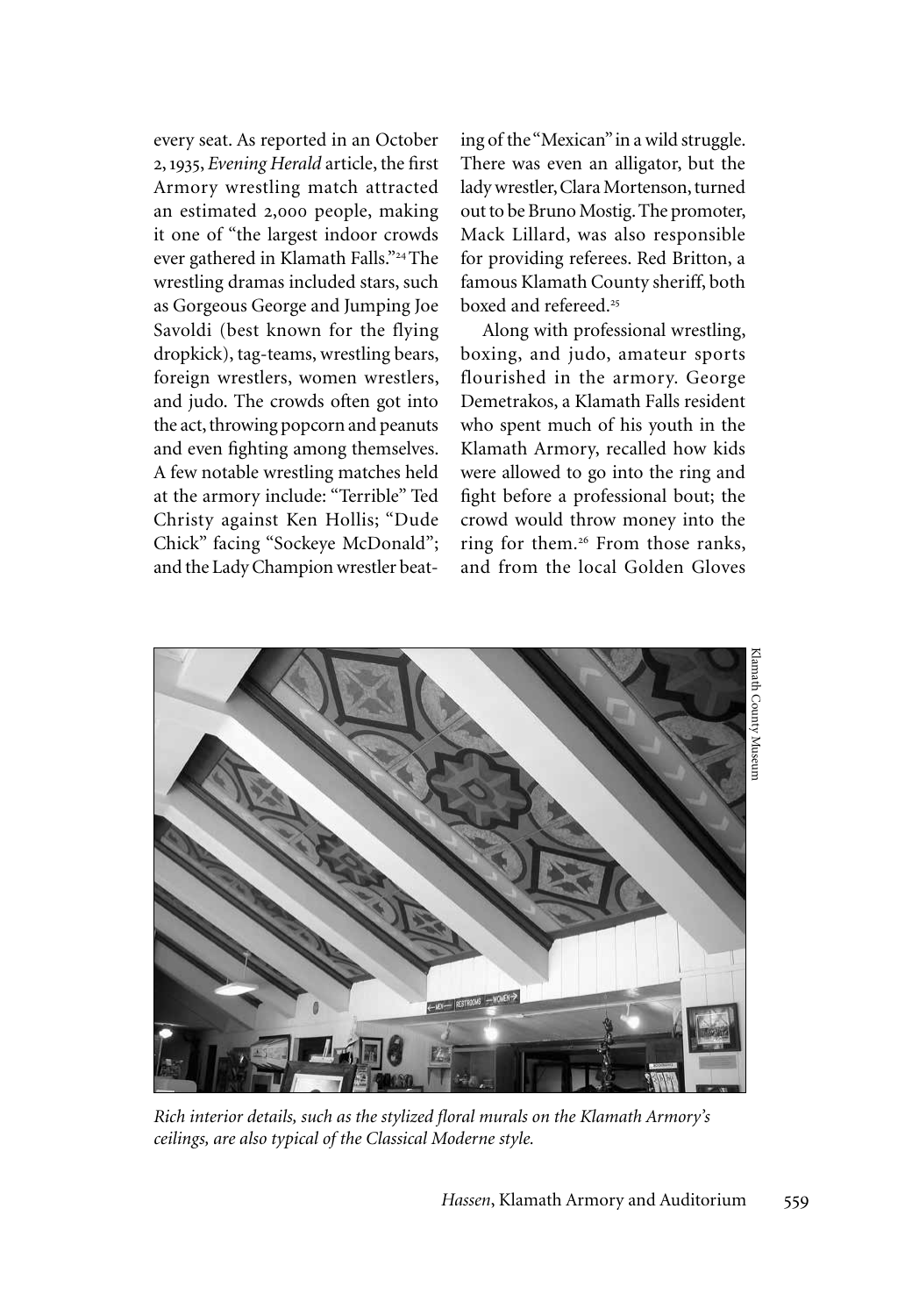program, rose the young fighters of Klamath Falls, including Rudy Carlson and Ralph Weiser.<sup>27</sup>

Packing the Armory was no small feat — the drill hall could accommodate almost 3,000 people at one time — but that is exactly what happened almost immediately following its opening. Residents of the Klamath Basin and surrounding areas came to the Klamath Armory to dance and listen to music played by both local and nationally known musical artists. Bands passing through Klamath Falls on the train, or on The Dalles-California Highway (current U.S. 97) traveling from San Francisco to Portland or Seattle, would often stop for the night and play the armory, taking Duke Ellington's lead after he and his Famous Orchestra played there on March 3, 1940. After that, some of the biggest names in the bright lights of New York, Nashville, San Francisco, and Los Angeles were heard and seen in the Klamath Armory, albeit usually on a Monday or a Wednesday night. Whether they were swaying to the sounds of the Big Bands or doing the West Coast Swing, dancers at the Armory were having a wonderful time. In his role as promoter, Baldy Evans brought a variety of bands to the Klamath Armory in addition to Duke Ellington, The Sons of the Pioneers, Tex Williams, Lawrence



*In this photograph taken on May 8, 1965, Murray "Red" Britton referees a match during a boxing exhibition at the Klamath Armory and Auditorium. Britton was a famous Klamath County sheriff who also boxed in matches at the armory.*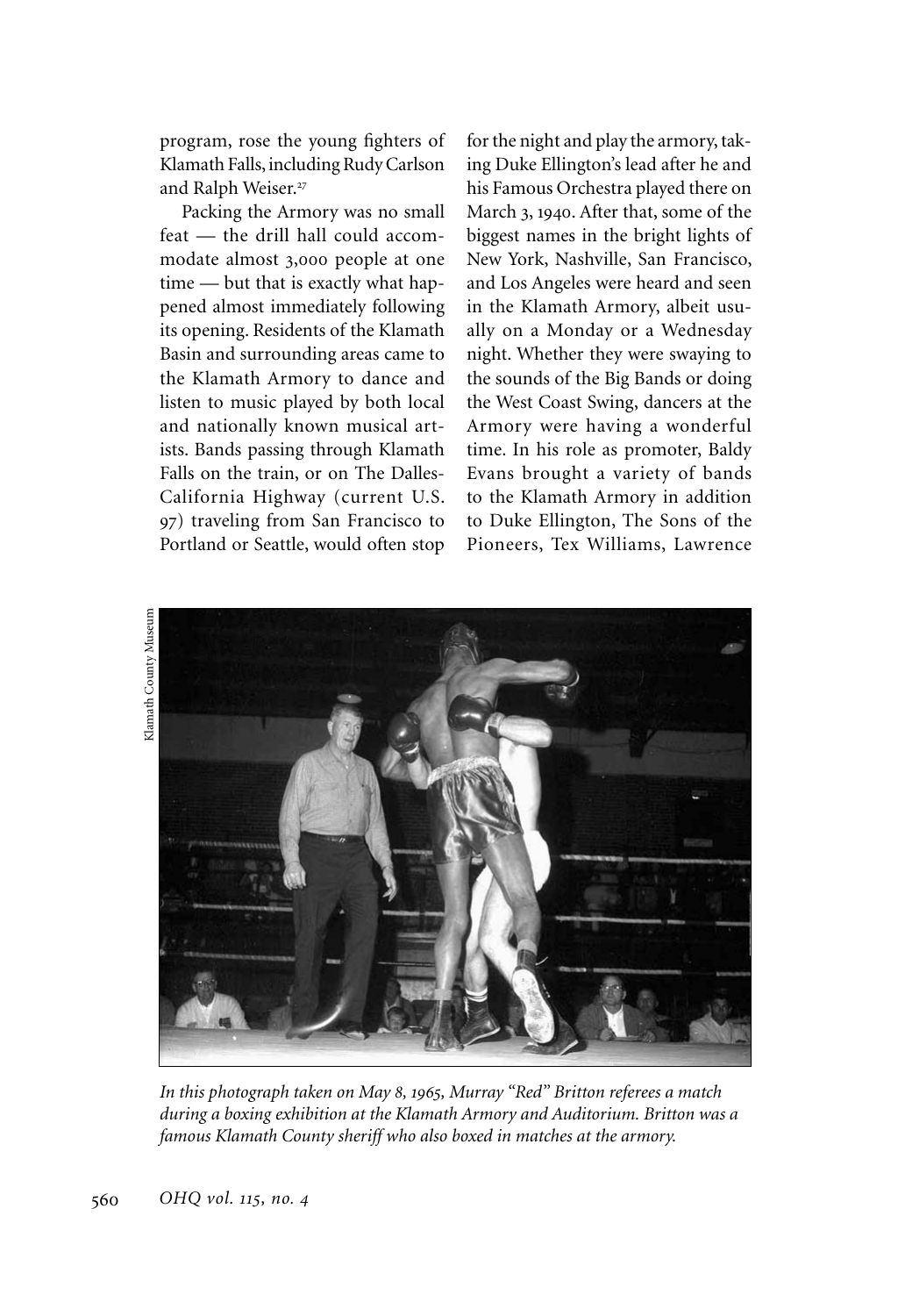

*During the 1940s and 1950s, promoter Baldy Evans often brought to Klamath Armory big-name performers, including Duke Ellington and Lawrence Welk. Klamath Falls newspapers printed ads for those events titled "Baldy Evans Proudly Presents," such as this January 23, 1957, advertisement for B.B. King in the* Herald and News.

Welk, Paul Whiteman, Gene Krupa, Tommy and Jimmy Dorsey, Bob Wills, and Hank Thompson. Hundreds of ads reproduced in the Klamath Falls newspapers include the phrases "Baldy Evans Proudly Presents" or "Another Baldy Evans Attraction." When bigname bands were not performing, Baldy's Band and other local bands were always available. Mostly hosting music popular at the time, the armory saw Big Bands and Western bands in the 1940s, then Rock-and-Roll and R&B bands in the 1950s and 1960s, including "Fats" Domino, Little Richard, Chuck Berry, Fats Waller, and B.B.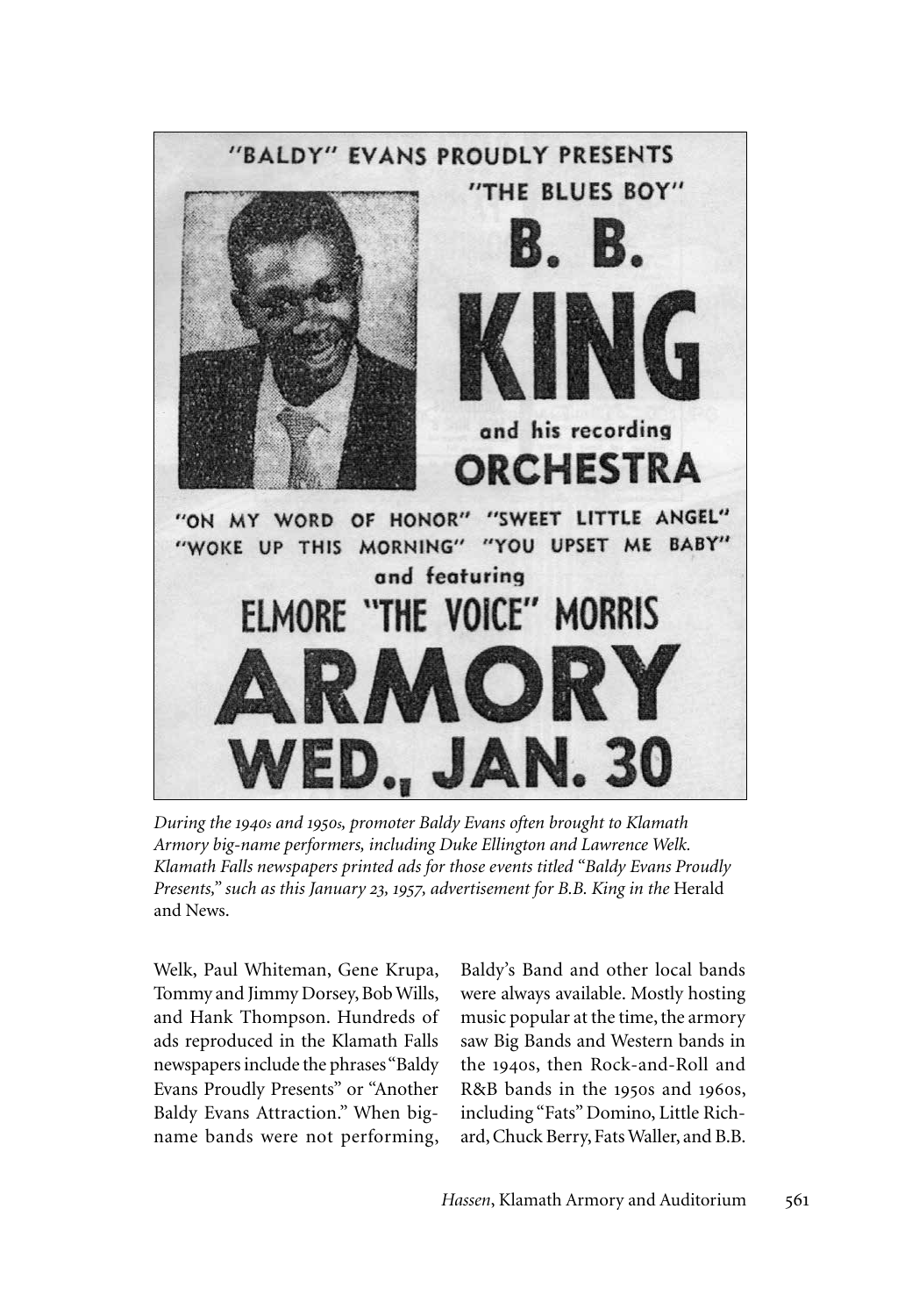

*Because the concrete-reinforced floors designed to handle National Guard artillery exercises were also strong enough to withstand the weight of elephants, the Klamath Armory building was well suited for circus performances. On June 3, 1948, the* Herald and News *promoted the Polack Bros. Circus at the armory.* 

King. During World War II, soldiers came to dance at the Klamath Armory from Camp Abbott (near Sunriver), Camp Sherman (near Metolius), and Camp White (near Medford) as well as from Klamath Falls' Naval Air Station, Marine Barracks, and Guard units.<sup>28</sup> Circuses found the Armory uniquely suited to handle their specialty performances — the concrete-reinforced hardwood floor that held up under the Guard's artillery was strong enough to handle elephants, too. The Ken Jensen Circus came for several years running, beginning in 1959. Interviews with locals reveal that the famous Polack Brothers Circus came to the armory for many years, beginning in the late 1930s.<sup>29</sup> During the 1930s and 1940s, circuses would fill the armory for up to a week at a time.<sup>30</sup>

Auto shows, furniture shows, agricultural fairs, and fund-raising events also appeared regularly at the armory through the 1940s, 1950s, and 1960s. The Elks Women's Annual Crab Feed, where men served the women, as well as its counterpart, the Elks Men's Annual Crab feed, were popular annual events. Well-known bands such as Tommy Allan and his Orchestra lent their names to events such as the Fireman's Ball and other fundraisers. Annual stockholders' meetings for the Production Credit Association always included luncheon for around 500 people, and political rallies, local and national, drew crowds, especially Mark Hatfield's Old Fashioned Ice Cream Social.<sup>31</sup>

Boy Scout Jamborees, Ice Frolics — all the big events took place in the armory. But it also played host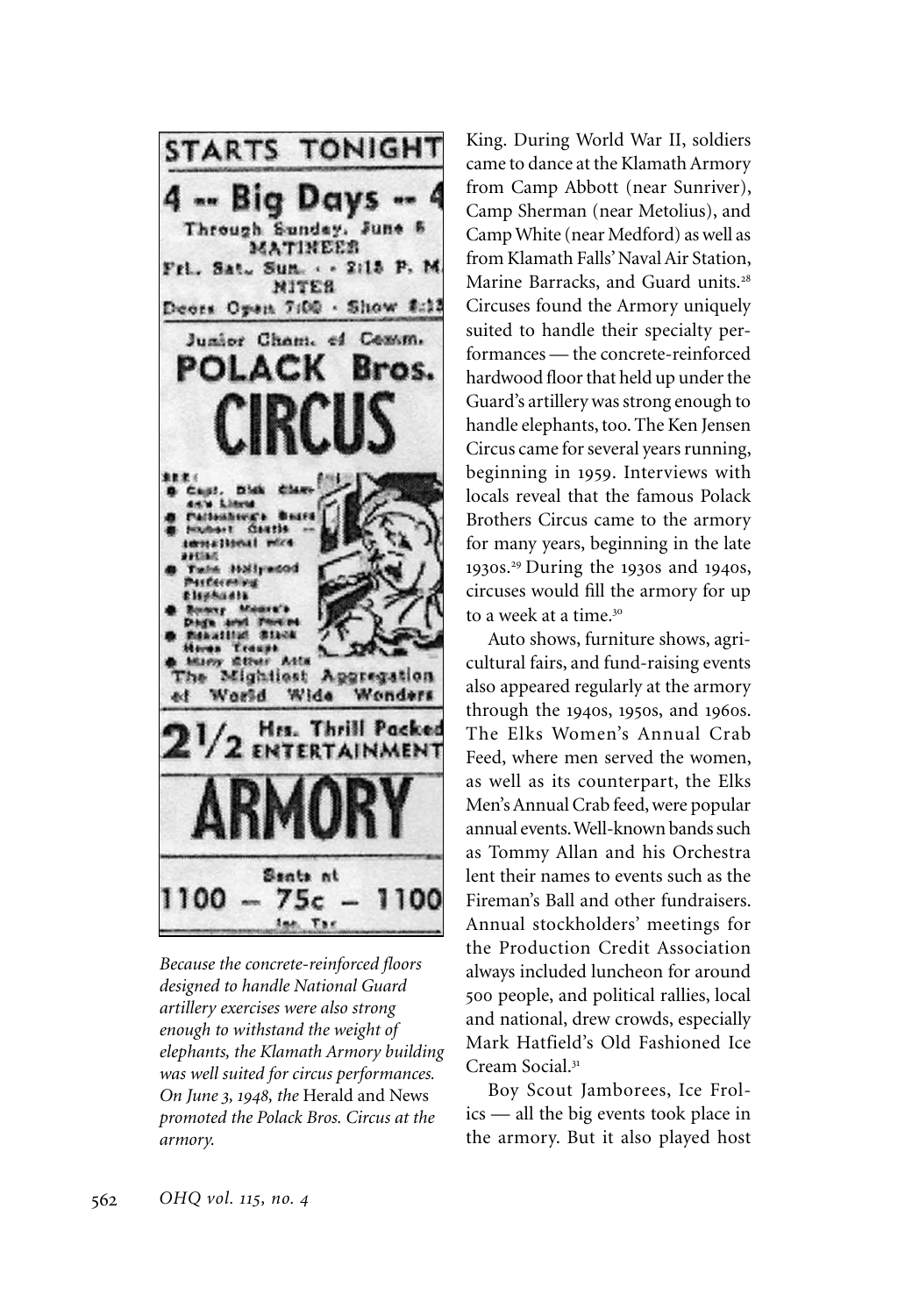to smaller, homespun events, such as club meetings of all sorts. Chess, teen, quilting, karate, judo, and square dancing clubs all met regularly at the armory. Between scheduled events, the drill hall served as a basketball court. A small equipment room stored basketballs and other sports equipment. Adult basketball leagues rented the armory for tournaments, and the profits helped pay the building's expenses. Local city, church, and institutional leagues played each other and outsiders. For years, Thursday night in the Armory was League night. The Young Men's Christian Association (ymca) was located in the armory, having started as a Boys Club there. Athletic clubs and dancing clubs met, and continue to meet, in the armory.<sup>32</sup>

Through all the public activity in the armory, Battery D's presence was constant until 1940. Each week, troops practiced close drill and marksmanship and worked to learn every facet of the artillery. In 1935, Capt. Van Vactor was Battery D's first commander to use the new armory. From January 12, 1937, Capt. Theodore D. Case commanded Battery D until the National Guard divided Klamath Falls battery into Batteries A and C, commanded by Capt. John F. Olin and Capt. George D. Powell respectively. Case became Executive Officer of the First Battalion.<sup>33</sup>

On September 16, 1940, Batteries A and C were federalized, ordered to active duty, and relocated to Camp Clatsop (now Camp Rilea) to serve at Fort Stevens as harbor defense in anticipation of the United States' entry into World War II.<sup>34</sup> It was a rough start for the troops, though. Batteries A and

C reported for travel at the Klamath Armory, anticipating the trip to Camp Clatsop, but the troop trains did not arrive for five days. During the wait, they marched up Main Street three times a day to eat at a local restaurant, practiced close drill and marksmanship, worked on physical fitness, and slept on the Armory floor. It made the mess hall and the hard cots at Camp Clatsop a welcome change.<sup>35</sup>

Klamath Falls troops made their first visit home as a group for a weekend in early October 1941. The 249th Coast Artillery band came with them to play for the associated parade and football game "and the 200-odd young men ran into one of the warmest welcomes ever given here."<sup>36</sup>Manning Fort Stevens, which was one of the few West Coast sites actually shelled by the Japanese during World War II, utilized all of Batteries A and C of the 249th Coast Artillery until the threat to the West Coast was downgraded and the need for soldiers in other theaters increased. Many local National Guardsmen were then transferred to other services.<sup>37</sup>

The Klamath Falls Armory continued to perform numerous military functions during the absence of the National Guard. Over 3,176 volunteers signed up for World War II in the Armory, first in a group registration, then later in the Captain's Office, which many museum directors have since made their office. Where people paint and dance today, volunteers rolled bandages, led bond sale drives, and wrote letters. After the attack on Pearl Harbor, then-Governor Charles A. Sprague recognized the potential need for local protection and orga-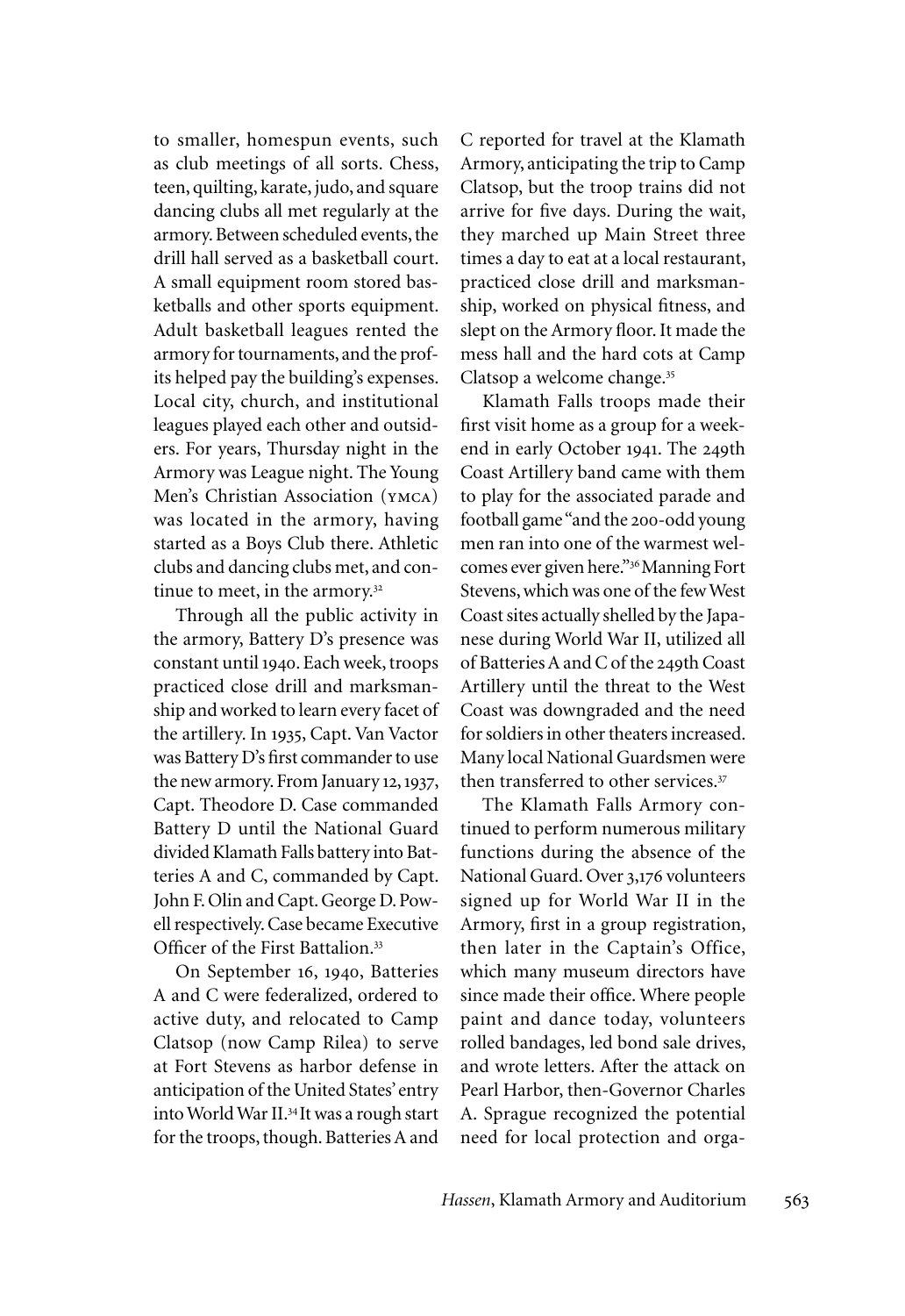nized the Oregon State Guard (osg) to assume the local role of the National Guard. The Klamath Falls unit of osg Company C of the 19th Battalion drilled in the Klamath Armory and trained so it could "perform competently the duties it may be called on to perform."<sup>38</sup> Before the United Service Organizations (uso) came to town, some young women formed a group called "The Klamath Commandos." They marched in parades, hosted a local servicemen's club, and raised money by selling beverages at events at the Armory to support their Wounded Servicemen's Project. This initiative brought soldiers, sailors, and marines from hospitals to Klamath County, where they were housed with locals, feted, and thanked. Many doctors used the lure of a visit to Klamath Falls to inspire their patients to get well soon.<sup>39</sup>

The State Guard controlled all National Guard armories in Oregon by 1944, with the exception of Ashland and Woodburn, because osg units no longer occupied the buildings. On June 30, 1948, General Rilea, the Oregon Adjutant General, mustered out the remaining units of the Oregon State Guard, "and the local National Guard came home."<sup>40</sup> In the early 1950s, artillery used by the local National Guard unit outgrew the Klamath Armory, and the unit moved to Kingsley Field. At that time, the building's function shifted exclusively to an event facility. The word *Armory* was removed from the building's name, and the Klamath "Auditorium" continued to draw crowds with big-name wrestling shows and popular musicians.

Community needs were also changing, and the ymca moved on to its own building. The National Guard built a new armory on Shasta Avenue in 1961. Television became a common form of entertainment, and wrestling and boxing matches could be watched at home without having to drive to town. Even though some professional and amateur sports events used the Auditorium into the 1960s, the overall drop in income during that time was a devastating financial blow for the Klamath Auditorium. Eventually, the Klamath County commissioners determined the building was not supporting itself with the few club rentals and activities remaining. Members of the building committee discussed many options for the continued use of the building; one suggestion was to make it the home of the Babe Ruth Little League. Another suggestion was to make it the new home of the Klamath County Museum.<sup>41</sup>

By 1969, the Klamath County Museum had outgrown its exhibit space, which it shared with the county library. The city and county wanted to consolidate their libraries and suggested moving the museum into the old city library building. But that did not solve the museum's problems, especially given that museum funds had paid for over half the cost of the joint library-museum. The city agreed to sell its half of the Armory to the county for \$1.00. Klamath County and the City of Klamath Falls, like a few other communities across the country, chose to use the old armory for a new purpose. As noted by David Super in *Still Serv-*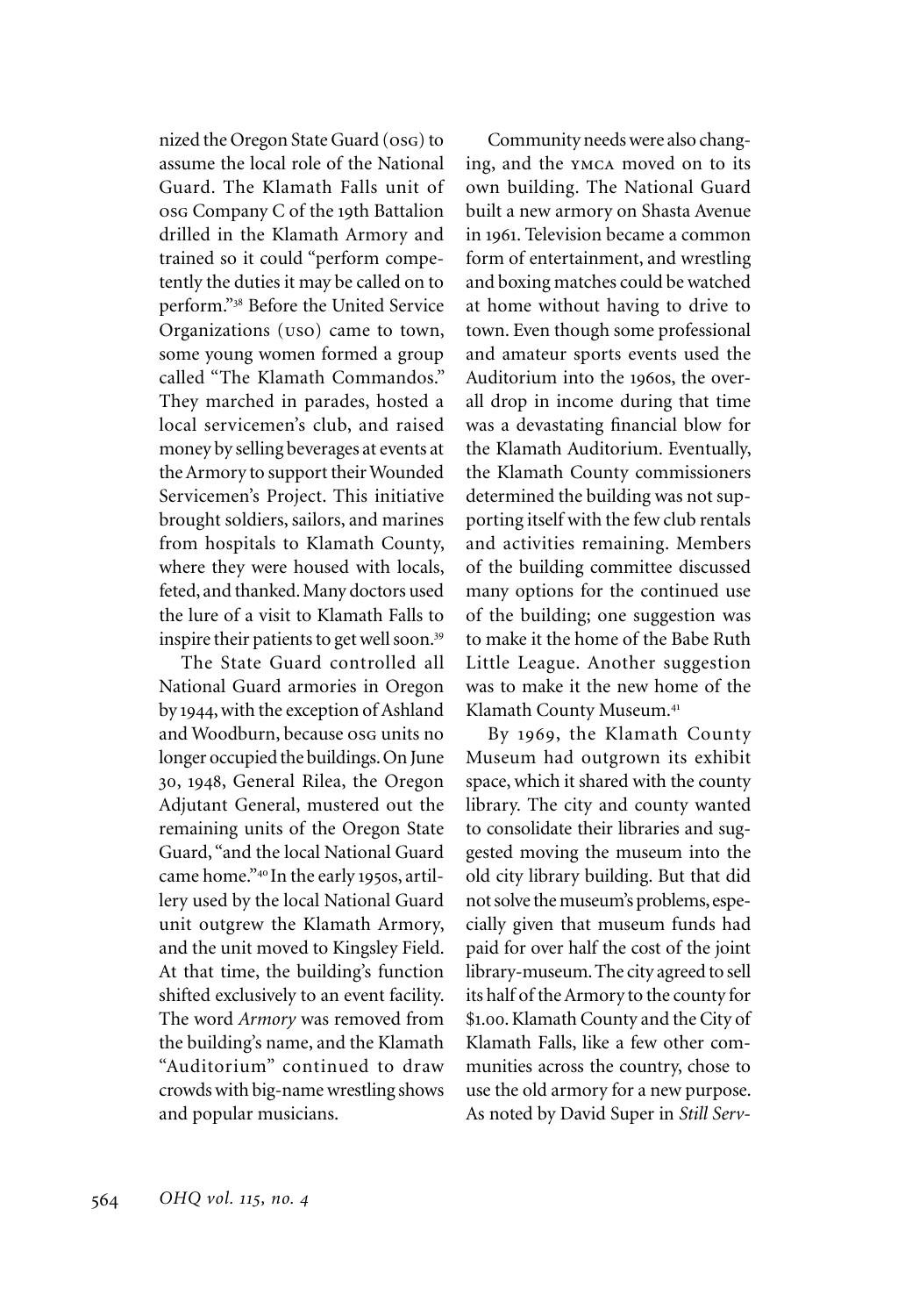*ing: Reusing America's Historic National Guard Armories*, "charmed by their distinctive architecture and historical presence, several communities across the country have hushed the bulldozer's roar by finding new uses for these aging armories, ranging from school buildings and family resource centers to libraries and museums."<sup>42</sup> Carol Mattos, past president of the Klamath County Historical Society, attended the opening of the museum in 1970. Accustomed as she had been to the cramped quarters of the joint museum-library, her lasting impression was of the new museum's expanded exhibit space: "There was so much room."<sup>43</sup>

Museum staff soon found that the spaces inside the Klamath Armory were less compatible to the business of a museum than they had hoped. The vast arching roof made the former drill hall difficult and expensive to heat. The new tenants built bases and partitions to divide the huge area into manageable spaces, obscuring the stage. Paneling covered the green ceramic tile wainscoting in the lobby. Museum staff constructed a floor over the stadium seating at the south end of the building to create a museum library upstairs. The large stairways leading to the balconies were closed in, limiting access upstairs to staff or authorized visitors. The southwest entrance was bricked-up to form a vault. Workers covered over the windows in the face of the arch and painted black the clerestory windows to prevent uv damage to the artifacts. In the 1970s, the museum converted the building to geothermal heat.<sup>44</sup>

And yet, for all the enthusiasm exercised in the name of improvement, the changes caused little permanent damage to the building. With some exceptions, changes were relatively minor, and many are proving to be reversible. The black paint has been removed from the clerestory windows, which are now covered with uv film, allowing a view of the drill hall's interior. Cases were moved, allowing access to and visibility of the stage, and the museum is developing plans to uncover the arch windows. The future looks bright for the Klamath Armory. Its recent listing in the National Register of Historic Places celebrates its architectural and historical distinction and publicly recognizes the community's commitment to this well-loved place.

On the seventy-fifth anniversary of the Klamath Armory's dedication, museum staff and volunteers celebrated with a partial reenactment of the original dedication program. On Veteran's Day, November 11, 2010, a re-dedication ceremony followed a parade with bands and Armistice Day exercises. Commanding officers, Capt. Michael Whalen of the Klamath Falls Army National Guard and Col. Jim Miller of the Klamath Falls Air National Guard accepted plaques commemorating the roles filled by their predecessors. All county commissioners and a city council member spoke to audiences that included commanding officers of the Klamath Falls local National Guard unit and many past and current Guard members. And, just like their predecessors in 1935, they all stayed for the hot-dog feed.45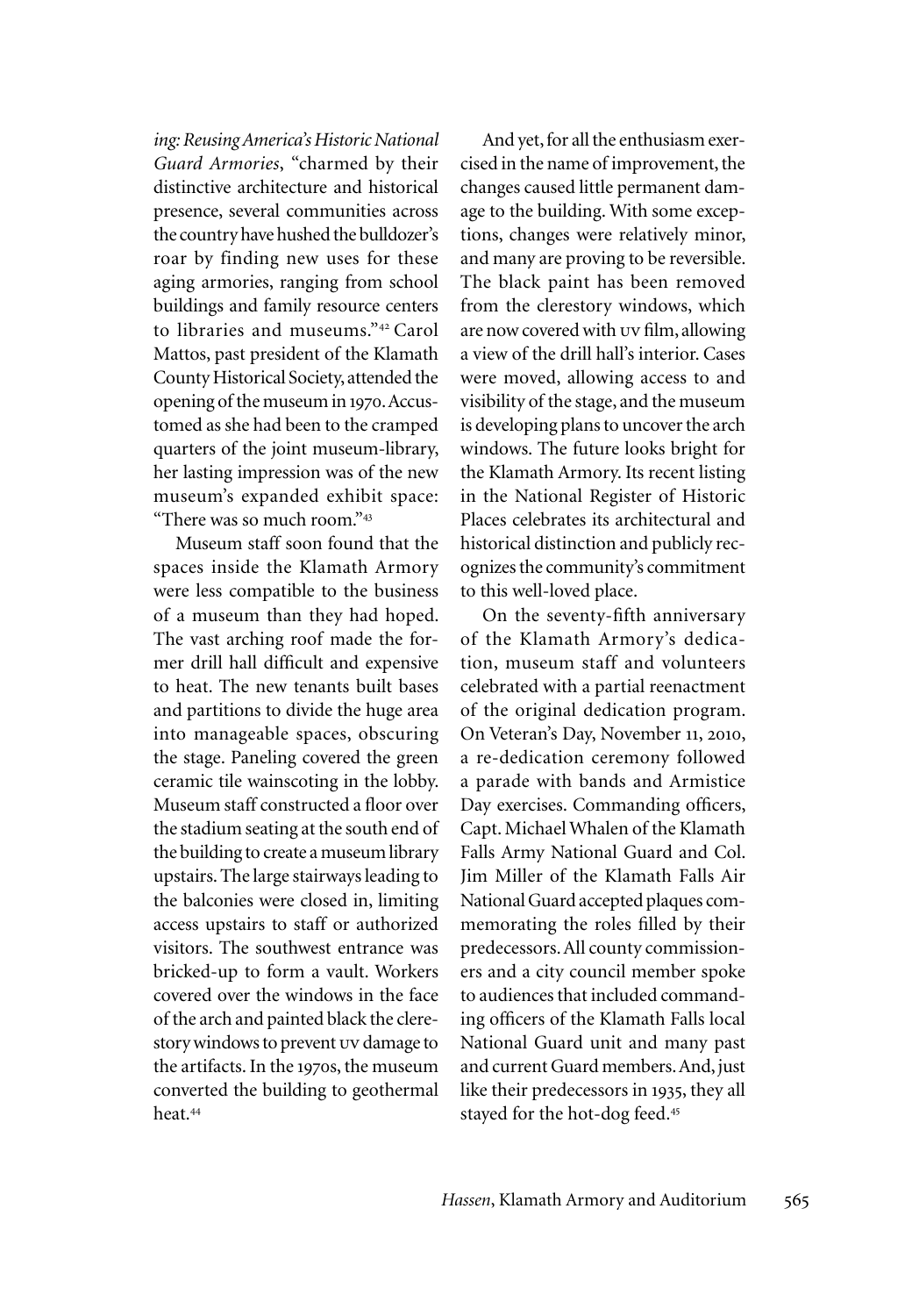1. Judith Hassen and Cara Kaser, "Klamath County Armory and Auditorium," National Register of Historic Places Registration Form (Salem: State Historic Preservation Office, Oregon Parks and Recreation, 2011), 20.

2. "McCall Dedicates County Museum*," Klamath Falls Herald and News*, February 23, 1970, pp. 1,3. For information on the Klamath County Museum, see http://museum. klamathcounty.org.

3. "Biennial Report of the Adjutant General of the State of Oregon to the Governor and Commander-in-Chief" (various issues), Offices of the State Adjutant General archives, Departments of the Army and Air Force National Guard of Oregon, Salem, Oregon.

4. See Robert Donnelly, "George Nurse, Founder of Linkville," Oregon Historical Society Oregon History Project, http://www.ohs.org/ education/oregonhistory/historical\_records/ dspDocument.cfm?doc\_ID=13FDAEE2-0D8E-8f59-72c579404331fe76 (accessed Novemer 17, 2014); and William G. Robbins, "Lower Klamath Lake," *The Oregon Encyclopedia,*  http://oregonencyclopedia.org/articles/lower\_ klamath\_lake/#.vGpFQMmJY6A (accessed November 17, 2014).

5. Hassen and Kaser, "Klamath County Armory," 13

6. Jack Bowden, *Railroad Logging in the Klamath Country* (Hamilton, Mont.: Oso Publishing, 2003), 16–17.

7. *Evening Herald*, May 10, 1930, 1; and *Evening Herald*, January 10, 1930.

8. *Evening Herald*, February 7, 1929.

9. Sheilah DeBlander, "History of the 1935 Klamath County Armory," (Senior thesis, Southern Oregon University, 2003), 14; *Evening Herald*, November 1, 1930; and *Evening Herald*, November 3, 1930.

10. *Evening Herald*, May 6, 1930, 6; *Evening Herald*, June 9, 1930, 1; *Evening Herald*, June 14, 1930, 5; *Evening Herald*, May 1, 1930, 3.

11. Hassen and Kaser, "Klamath County Armory and Auditorium," 18.

12. See DeBlander, "History of the 1935 Klamath County Armory," 3–4, quoted in Hassen and Kaser, "Klamath County Armory," 14–15.

13. Christine Curran, "Winona City Hall," National Register of Historic Places Registration Form (State Historic Preservation Office: St. Paul, Minn., 1999), section 6, p. 8.

14. David Super, Julia Miller, and Renee Hylton, *Still Serving: Reusing America's Historic National Guard Armories* (Washington, D.C.: National Trust for Historic Preservation, 2000), 17.

15. Richard Ellison Ritz, *Architects of Oregon: A Biographical Dictionary of Architects Deceased — 19th and 20th Centuries* (Lair Hill Publishing, 2003), 314–315. According to the Oregon State Historic Preservation Office's historic sites database, Perrin is also credited for designing the Willard Hotel, Jim's Tire Service, Chambers Building, Audley Apartments, Hillside Hospital, Main Fire Station, Montgomery Ward Building, Klamath County Jail, American Legion Veterans Memorial, Golden Rule Building, Murray Building, Wayman Building, Wicker Works, Johnson-Collier Building, Hirvi Building, Bussard Building, Claude Daggett House, and Harry Moe House. His major remodels include the Henry Grimes Building, Imperial Garage, Maguire Building, Stewart-Drew Building, and Loyal Order of Moose Lodge 1106.

16. Mechanically laminated arches are bolted together, rather than glued.

17. Hassen and Kaser, "Klamath County Armory," 4, 7–8.

18. Ibid., 7–8.

19. DeBlander, "History of the 1935 Klamath County Armory," 13.

20. See Eva Weber, *Art Deco in America* (New York: Bison Books, 1985), 12, quoted in Curran, "Winona City Hall."

21. Curran, "Winona City Hall," section 8, p. 2, 12–15.

22. Perrin used local brick in many of his designs. DeBlander, "History of the 1935 Klamath County Armory," 35. The original brick making machine is on display at the Klamath County Museum.

23. "Preparations Complete for Armistice Day Celebration," *Evening Herald*, November 9, 1935, p. 1,2.

24. *Evening Herald*, October 2, 1935, 2.